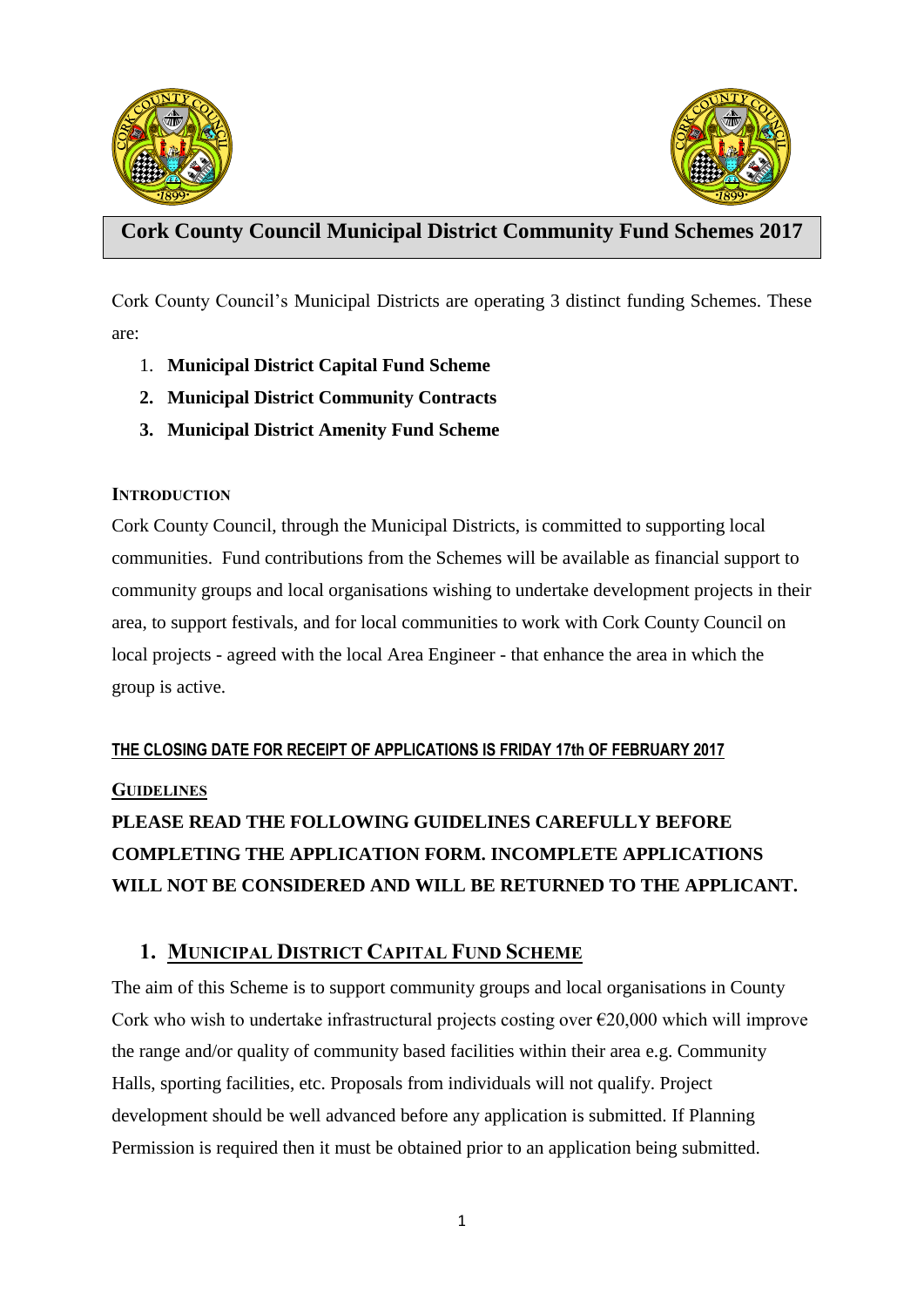Priority will be given to projects where the applicants are in a position to effectively commence.

# **Eligible Projects:**

The scheme will focus on supporting the provision of new and/or improvements to existing facilities being provided by communities and local sporting organisations/clubs that are geared towards supporting the following categories:

- Youth/Aged
- Development and support of sustainable community and voluntary effort

# **Ineligible Projects:**

Examples of ineligible projects include:

- The purchase of buildings or land, except where such purchase forms part of the provision of facilities.
- General appeals
- Running costs of the projects (wages, electricity etc.)
- Activities where other funding is clearly available
- Servicing of debt
- **Training**
- Developments which are the responsibility of Government Departments, e.g. Dept. of Education or Dept. of Health.

# **Levels of Support**

The level of Fund contribution under the Scheme will depend on a range of factors, including type of project, availability of other sources of funding, and the overall number of applications seeking funding under the Scheme.

*Groups may choose to combine funding from the scheme applied for with other sources of financial assistance. However, the fund will not become a substitute for other existing funding programmes*. In all cases, applicants seeking funding will be required to generate an element of local matching funding and evidence of this funding will be sought from applicants**.**

When substantial capital projects are proposed, confirmation that all the required funding has been secured (i.e. letters of offer from agencies, bank statements showing own funds etc.) must accompany the application.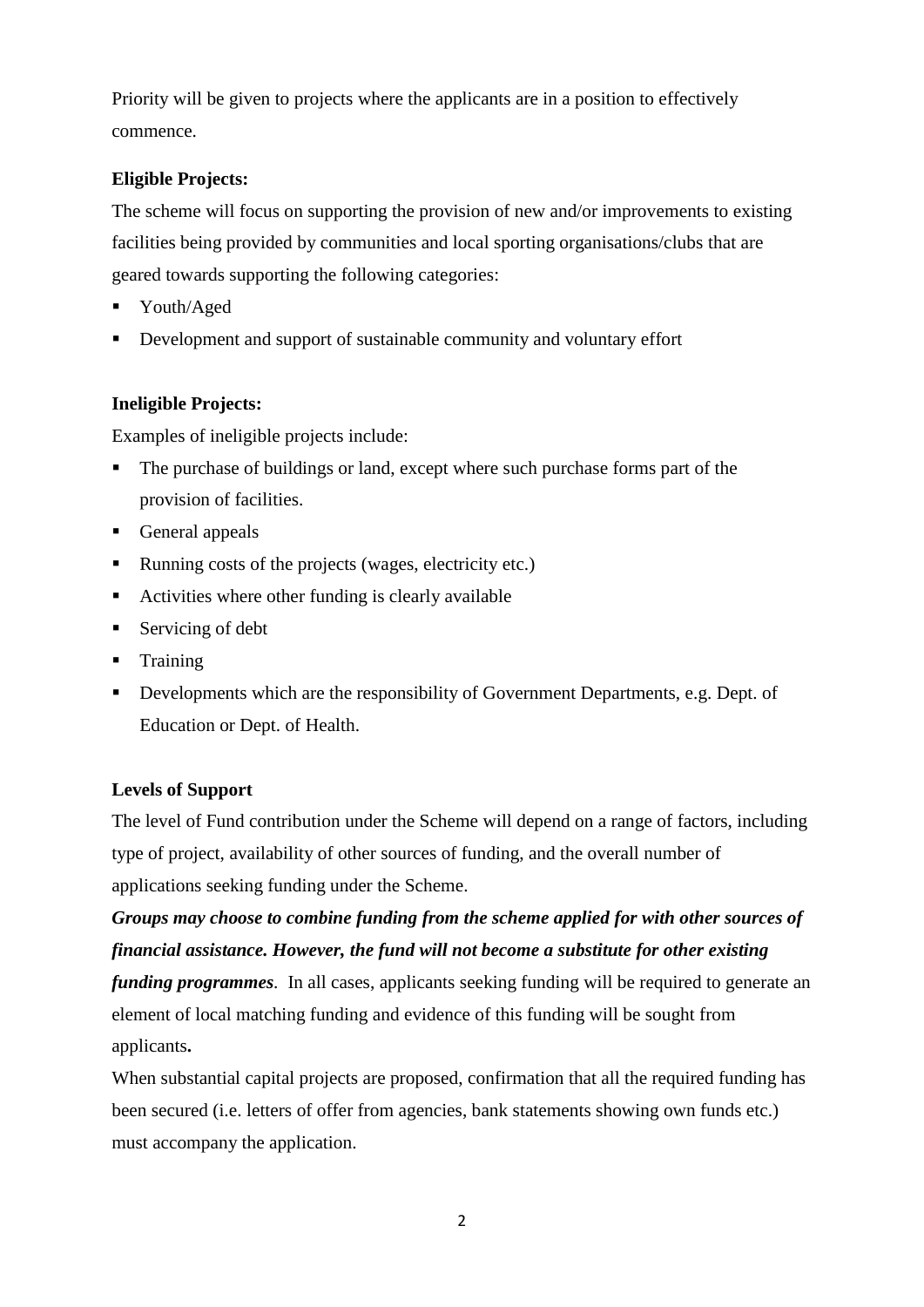Where the applicant is not registered for VAT, contributions can be paid on costs inclusive of VAT.

Fund contributions will be paid *retrospectively*, on submission of paid invoices.

# **Minimum Fund Payable**

The minimum contribution payable is  $\epsilon$ 10,000. The Council's contribution cannot exceed 50% of the total cost of the project. **Due to the demand for the Fund the amount allocated to any project is normally significantly less than the maximum possible.**

## **General Conditions**

The following conditions will generally apply for the receipt of a contribution under the Scheme:-

- The proposed development shall comply, if applicable, with all requirements in relation to Planning, Building Regulations, Health and Safety, and Fire Codes.
- Applicants will be required to provide evidence of their financial standing and their ability to manage any facility provided on implementation of their proposal. Evidence of title to site and evidence that all necessary statutory and other approvals are in place must be submitted with the application.
- Changes to the project, as described in the original application, must be agreed in writing with the Council in advance of work commencing. Failure to do so may jeopardise the payment of the contribution.
- Where actual costs incurred on completion of project are less than originally estimated and such reduction would mean that the Council's contribution is greater than 50% of the total cost then the contribution will be reduced to 50% of actual cost.
- The facilities to be provided should generally be available for the use and enjoyment of the general public or particular groups at all reasonable times either free of charge or subject to moderate charges.
- Should the development be sold by the Organisation for profit within five years, from the date of payment the Council's contribution, the Council will insist on repayment of any contributions paid from the proceeds of the sale.
- Fund contributions must be taken up **within eighteen months** of notification by the Council to the applicant of allocation of contribution.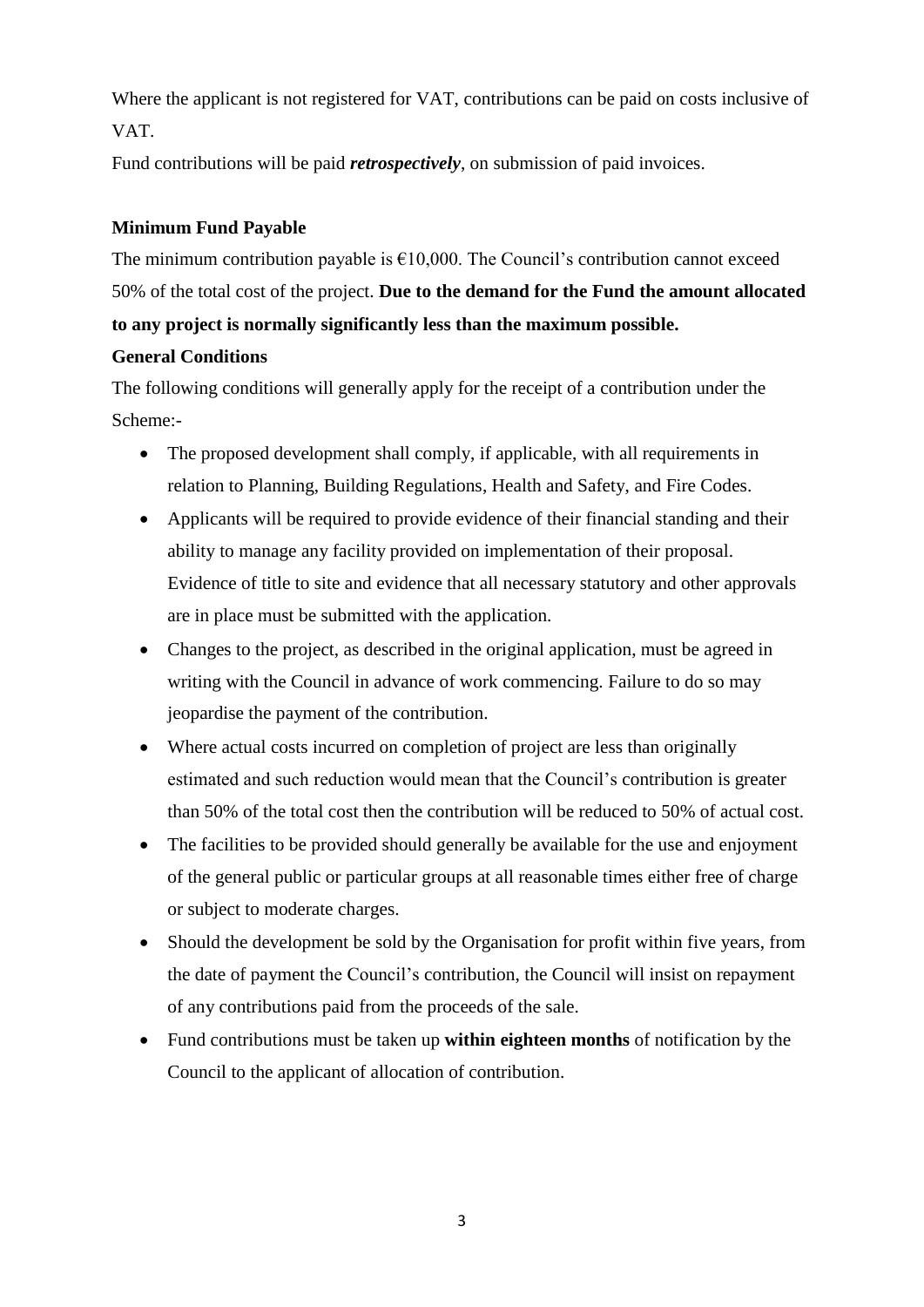### **Selection Criteria**

The criteria which will be applied by Cork County Council when assessing applications are:

- Projects must not compete with privately run projects of similar type and serving the same catchment/market.
- The extent to which the proposed projects relate to an identified need and are likely to bring direct benefit to the priority areas/ groups.
- The extent to which the projects incorporate sound community development practices and principles.
- The capacity of applicants to implement the proposal.
- The extent to which the proposed expenditure is complementary and additional to current statutory support (i.e. that it will not become a substitute for existing funding).
- The local contribution towards the project (in terms of finance, time, personal commitment, other in-kind contributions).

### **Drawing down contributions:**

Invoices and receipts corresponding to the total project cost must be submitted when claiming payment of the approved contribution**.** The Council's contribution will only be paid on completion of the project. A Fund contribution cannot be paid where the applicant is in arrears of Rates. The Council reserves the right to inspect a completed project prior to payment.

#### **Tax Clearance Procedures**

A current tax clearance certificate from the Revenue Commissioners will be required when the applicant is requesting draw down of the approved contribution. However, many sporting bodies may be exempt from tax under Section 235 Taxes and Consolidation Act 1997 so tax clearance will not be necessary in these instances. Tidy Towns groups are also exempt. Where an applicant is not VAT registered, we then award a contribution based on cost inclusive of VAT.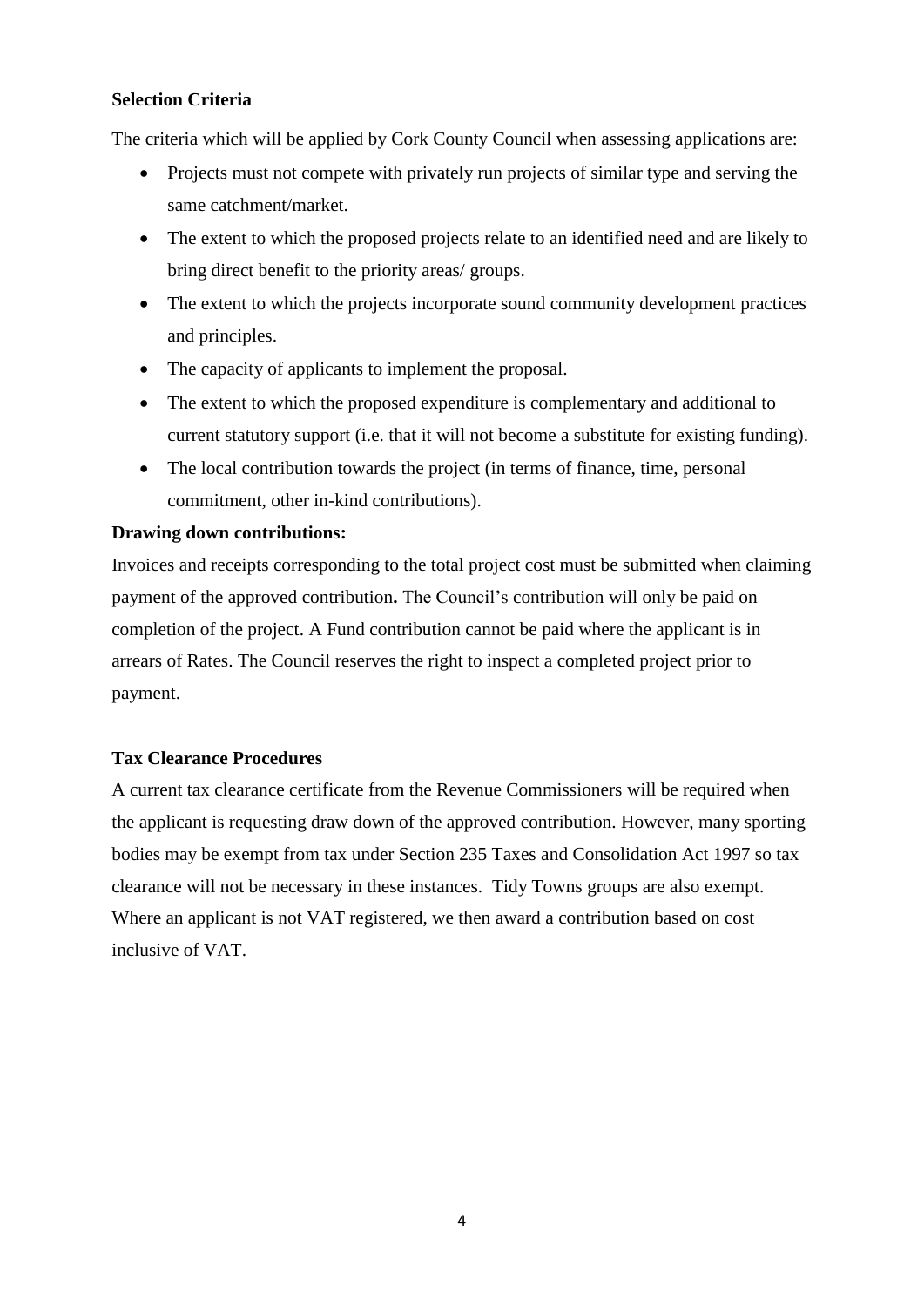#### **Indemnity**

All buildings must be covered by a fire insurance policy, which fully indemnifies Cork County Council.

Applicants will be required to indemnify the Council against all and any claims arising from its involvement with the project.

Applicants should have appropriate Public Liability Insurance and, where necessary, Employers Liability Insurance and should ensure that any Contractor employed by them has an adequate level of cover. While the Council does not require copies of these insurances, this does not exempt the firms or applicants from their insurance requirements, nor does it exempt the Fund recipients from their responsibility to ensure the works and groups/firms carrying out the works are adequately insured.

# **2. MUNICIPAL DISTRICT COMMUNITY CONTRACTS**

The Community Contract is an opportunity for local communities to work with Cork County Council on local works and projects - agreed with the local Area Engineer - that enhance the area in which the group is active. Generally works would be of a recurring type, such as maintenance of open spaces, environmental improvements and litter picking. Projects that entail one off enhancements that could not be undertaken without some additional funding will also be considered.

If you have not previously received funding under a Community Contract it is strongly recommended that you contact your Area Engineer and Municipal District Office to discuss your proposals prior to submitting an application. You should also consider contacting or meeting with Groups that have undertaken Community Contracts to obtain a better understand of what is involved in undertaking a contract.

#### **Levels of Support**

The level of support available under the Scheme will depend on a range of factors, including type of works/project, availability of other sources of funding, and the overall number of applications seeking funding under the Scheme. Amounts awarded will be at the discretion of the Council and will take into consideration the qualifying works/project proposed and the group's capacity to complete the proposed works/project. The maximum value of any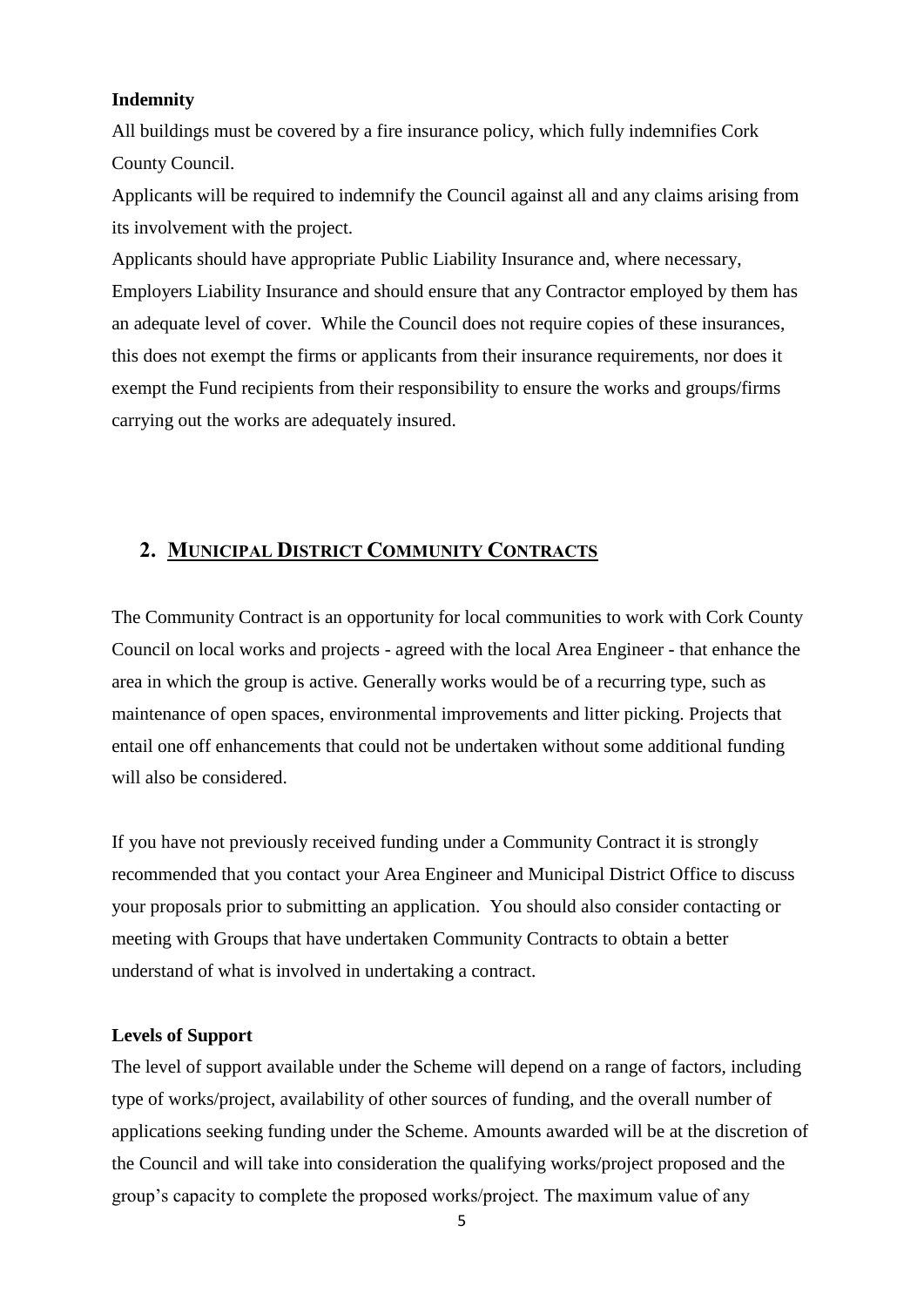contract will not exceed  $\epsilon$ 20,000. It is envisaged that the minimum value of any contract will not be less than  $\epsilon$ 1,500. The Council is conscious that new groups in particular may initially wish to enter into smaller contracts to establish their presence and demonstrate the value of the Scheme within their area.

#### **Drawing down contracts:**

Once the Area Engineer has certified that works are completed the amount awarded will be paid. Payments may be paid in instalments.

#### **Indemnity**

Applicants should have appropriate Public Liability Insurance and, where necessary, Employers Liability Insurance and should ensure that any Contractor employed by them has an adequate level of cover. Applicants should also ensure that adequate Health and Safety training is provided, risk assessments undertaken as required etc. and procedures for safe work methods are implemented. While the Council does not require copies of these insurances, this does not exempt the firms or groups from their insurance requirements, nor does it exempt the group which is receiving Council support from its responsibility to ensure the works and groups/firms carrying out the works are adequately insured.

#### **Tax Clearance Procedures**

A current tax clearance certificate from the Revenue Commissioners will be required when the applicant is requesting draw down of the amount approved . However, many sporting bodies may be exempt from tax under Section 235 Taxes and Consolidation Act 1997 so tax clearance will not be necessary in these instances. Tidy Towns groups are also exempt. If your group is not VAT registered, we then award a Contract based on cost inclusive of VAT.

6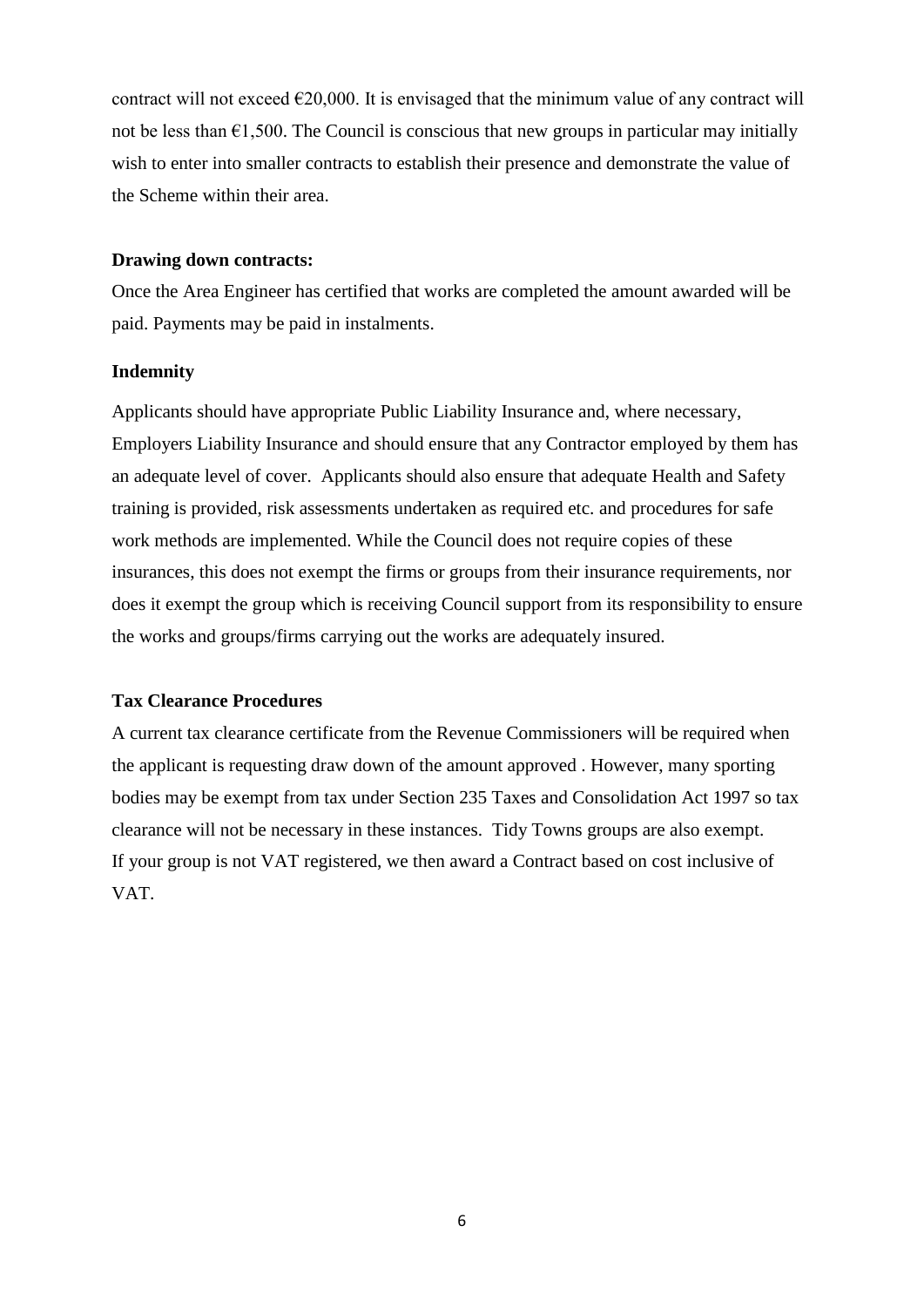# **3. MUNICIPAL DISTRICT AMENITY FUND SCHEME**

The Amenity Fund Scheme provides for support to local community groups and organisations by part funding projects. The overall cost for a project under this Scheme must be less than  $\epsilon$ 20,000.

Successful Fund applications must show how a project directly benefits communities and meets particular needs. Each project must also employ sound community development practices. The Council prefers to support groups that have the skills and capacity to implement proposals as well as groups that show local funding, time commitment or other useful contributions.

Whilst the Amenity Fund can be combined with other grants the Council must take into account funding support from other government or state agencies. The amount of Fund contribution per successful project depends on project type, overall demand for funding as well as other funding sources and ability to deliver proposed project by your group.

### **Eligible projects**

Examples of projects that will be considered for support include:

- Tidy town projects
- **Festivals**
- **Amenity improvements**
- Equipment purchase
- **Projects may also include building and improvement of facilities.**

### **Ineligible projects**

Examples of ineligible projects include:

- Organisations or groups funded by the Amenity Fund (previously Grant) Scheme for three consecutive years (with the exception of Tidy Towns Committees and festival organisers).
- **Proposed projects which have already received Cork County Council funding in the** current year.
- Groups or organisations already receiving funding from HSE or Department of Education.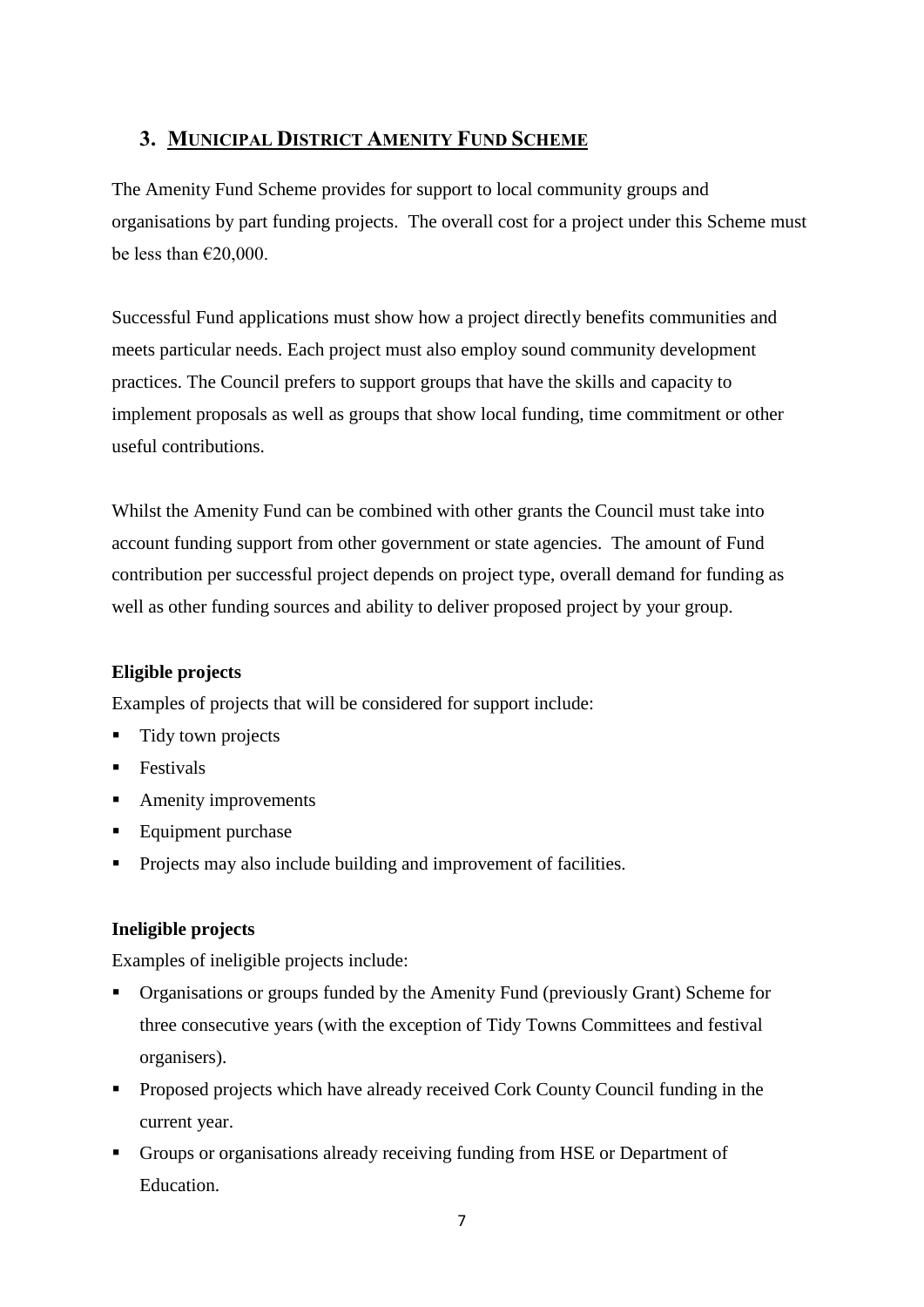- Project running costs (wages, electricity etc.)
- Commercial projects.
- Proposals from individuals.
- Projects that directly compete with privately run projects in the same community.

### **Levels of Support**

The level of contribution under the Scheme will depend on a range of factors, including type of project, availability of other sources of funding, and the overall number of applications seeking funding under the Scheme.

### **Contribution Payable**

The maximum possible amount available from the Amenity Fund for a project with a total cost of up to  $\epsilon$ 7,000 is the lesser of  $\epsilon$ 5,000 or 75% of the project cost.

The maximum possible available for a project with a total cost between  $\epsilon$ 7,000 and  $\epsilon$ 20,000 is the greater of  $65,000$  or 50% of the cost of the project.

# **However, due to the demand for the Fund the amount allocated to any project is normally significantly less than the maximum possible.**

Applicants should bear this in mind when preparing their application to ensure that they have sufficient funds to meet more than 25% or 50% of the total project cost.

The Council can only award contributions greater than  $\epsilon$ 3,800 where a group is a legal entity such as a company under the Companies Acts, a Co-operative Society or a Friendly Society, Trustees. A deed of covenant can be signed if necessary.

# **General Conditions**

The following conditions will generally apply for the receipt of a contribution under the Scheme:-

- The proposed development shall comply, if applicable, with all requirements in relation to Planning, Building Regulations, Health and Safety, and Fire Codes.
- Applicants will be required to provide evidence of their financial standing and their ability to manage any facility provided on implementation of their proposal. Evidence of title to site and evidence that all necessary statutory and other approvals are in place must be submitted with the application.
- Changes to the project, as described in the original application, must be agreed in writing with the Council in advance of work commencing. Failure to do so may jeopardise the payment of contribution.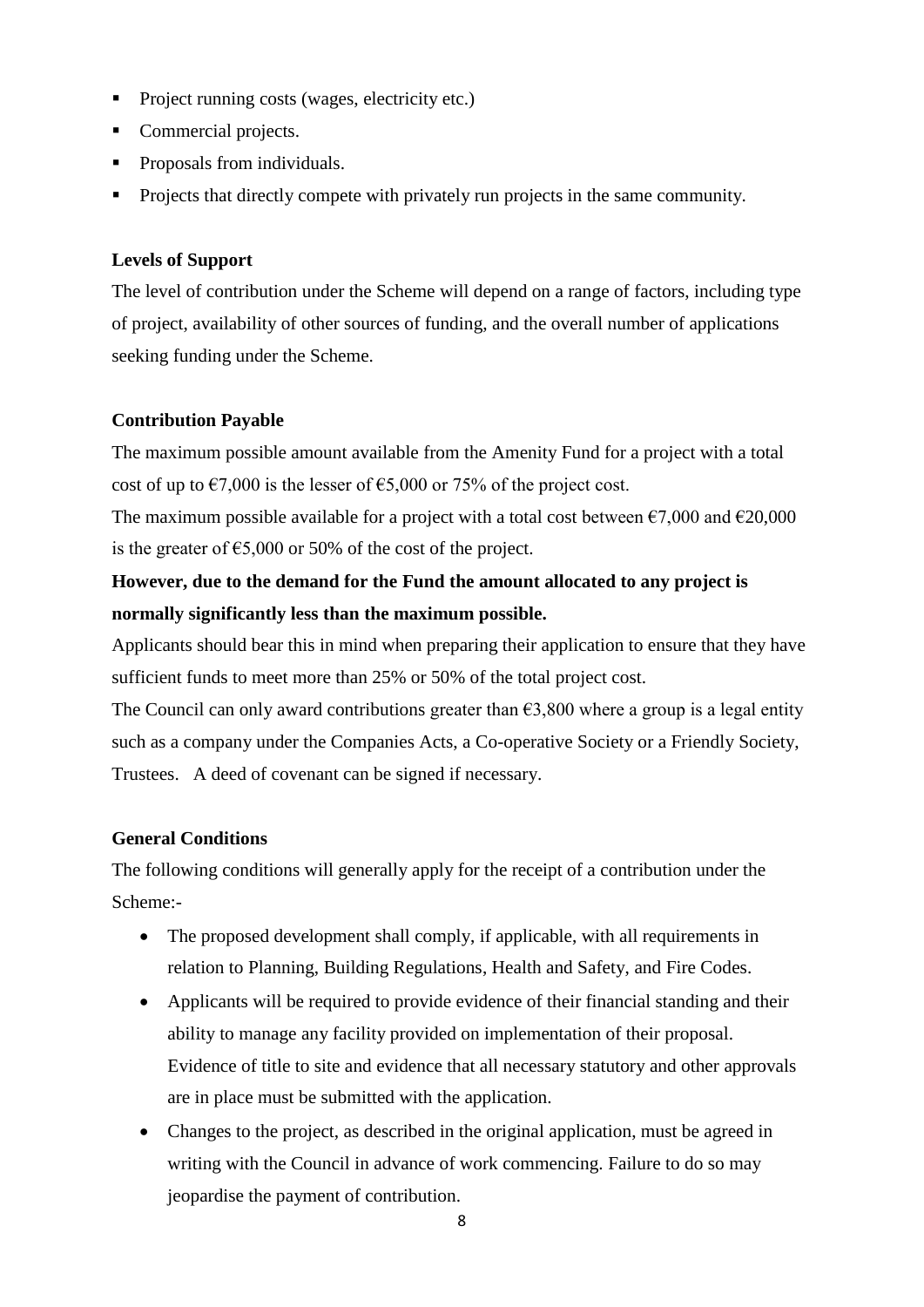- No additional allocation will be made in the case where project cost exceeds the original estimate.
- Where actual costs incurred on completion of project are less than originally estimated and such reduction would mean that the Council's contribution is greater than 50% or 75% of the total cost (as outlined in the approval) then the contribution will be reduced to the appropriate % of actual cost.
- The facilities to be provided should generally be available for the use and enjoyment of the general public or particular groups at all reasonable times either free of charge or subject to moderate charges.
- Should the development be sold by the Organisation for profit within five years, from the date of payment of the Council's contribution, the Council will insist on repayment of any contributions paid from the proceeds of the sale.
- Fund contributions must be taken up **within twelve months** of notification by the Council to the applicant of allocation of contribution.

### **Drawing down contributions:**

Invoices and receipts corresponding to the total project cost must be submitted when claiming payment of the approved contribution**.** The Council's contribution will only be paid on completion of the project. A contribution cannot be paid where the applicant is in arrears of Rates. The Council reserves the right to inspect a completed project prior to payment.

### **Tax Clearance Procedures**

If the amount awarded is  $\epsilon$ 1,000 or more your group must show that it is has Tax Clearance. However, many sporting bodies may be exempt from tax under Section 235 Taxes and Consolidation Act 1997 so tax clearance will not be necessary in these instances. Tidy Towns groups are also exempt.

If your group is not VAT registered, we then award a contribution based on cost inclusive of VAT.

### **Indemnity**

All buildings must be covered by a fire insurance policy, which fully indemnifies Cork County Council.

Applicants will be required to indemnify the Council against all and any claims arising from its involvement with the project.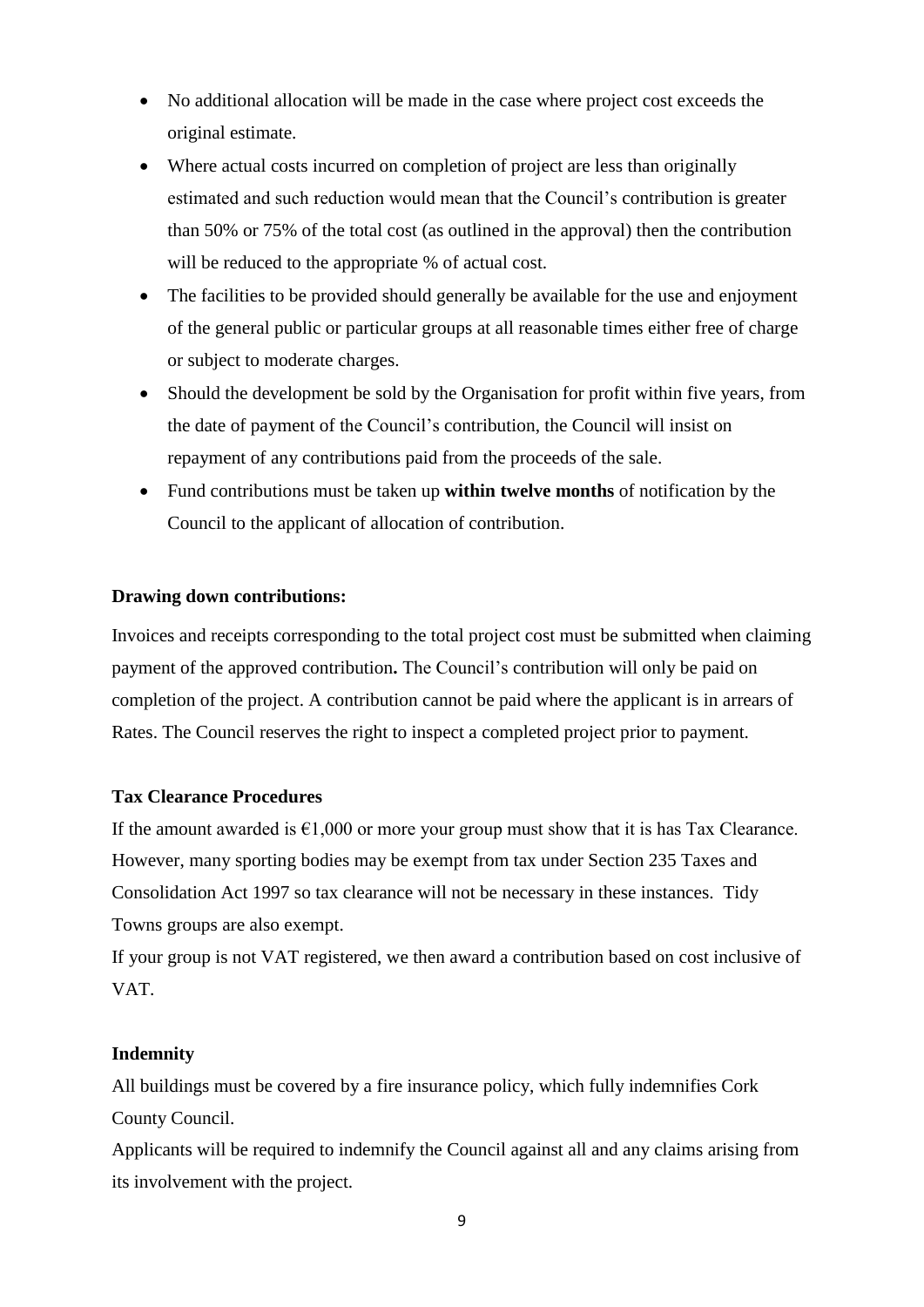Applicants should have appropriate Public Liability Insurance and, where necessary, Employers Liability Insurance and should ensure that any Contractor employed by them has an adequate level of cover. While the Council does not require copies of these insurances, this does not exempt the firms or groups from their insurance requirements, nor does it exempt the group which is receiving the Council contribution from its responsibility to ensure the works and groups/firms carrying out the works are adequately insured.

#### **Municipal District Community Fund Scheme 2017 – Exceptional Cases.**

In exceptional circumstances the maximum project value and the Fund contribution payable may be varied with the agreement of the Municipal District Officer and the Director of Services and/or Senior Executive Officer.

# **THE CLOSING DATE FOR RECEIPT OF APPLICATIONS IS FRIDAY 17th OF FEBRUARY 2017**